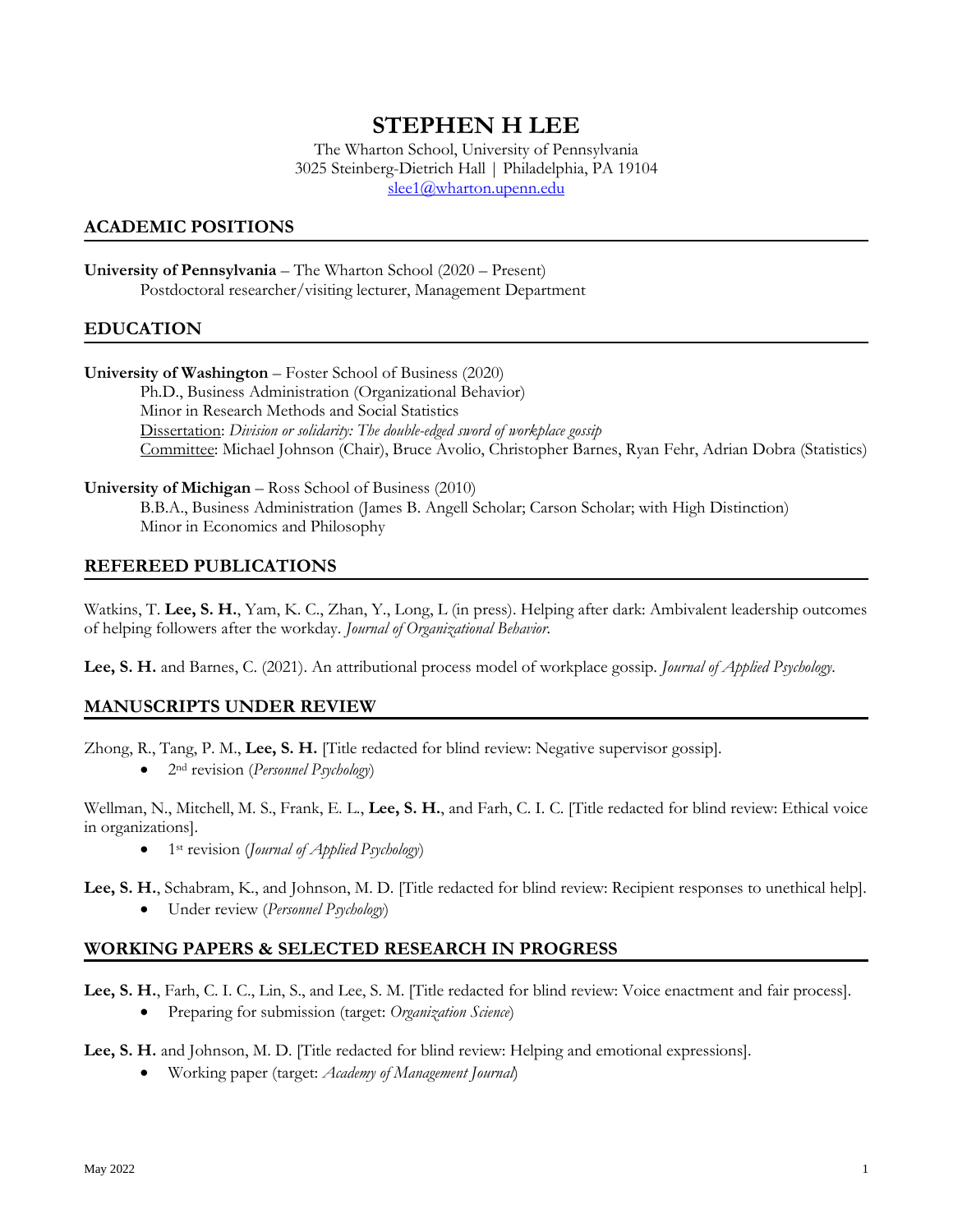**Lee, S. H.** [Title redacted for blind review: Gossip and subgroups].

• Working paper (target: *Administrative Science Quarterly*)

**Lee, S. H.** and Nurmohamed, S. [Gossip and motivation].

• Data collection

Wellman, N., Yu, M., Farh, C. I. C., **Lee, S. H.**, and Mitchell, M. S. [DEI voice].

• Data collection

# **CONFERENCE PRESENTATIONS AND ORGANIZED SESSIONS**

Wellman, N., Mitchell, M. S., Frank, E. L., **Lee, S. H.**, and Farh, C. I. C. Doing good and doing well: The nature and implications of ethical voice in organizations. Presented in symposium at the 2021 Annual Meeting of the Academy of Management.

**Lee, S. H.** Robin Hood wanted (or unwanted): Recipient reactions to unethical help. Presented in symposium at the 2019 Annual Meeting of the Academy of Management, Boston, MA.

**Lee, S. H.,** Farh, C. I. C., Lin, S., and Lee, S. M. Voice justice: The importance of fair process when endorsing voice (or not). Presented in symposium at the 2019 Annual Meeting of the Academy of Management, Boston, MA.

**Lee, S. H.** and Johnson, M. D. Helping with attitude: The effects of expressed emotions on social closeness and reciprocity. Paper presented at the 2018 Annual Meeting of the Academy of Management, Chicago, IL.

**Lee, S. H.** and Schabram, K. What happens next? The temporal dynamics and long-term consequences of prosocial behavior. Symposium organized at the 2018 Annual Meeting of the Academy of Management, Chicago, IL.

# **TEACHING**

## **University of Pennsylvania**

MGMT 301: Teamwork and Interpersonal Influence (core undergraduate course)

- Spring 2022, 1 section  $(3.4/4.0)$
- Fall 2021, 3 sections  $(3.4/4.0)$
- Spring 2021, 2 sections (3.5/4.0)
- Fall 2020, 3 sections  $(3.0/4.0)$

## Teaching Assistant

MGMT 610: Foundations of Teamwork and Leadership (Full-time MBA Fall 2020, Fall 2021)

## **University of Washington**

MGMT 300: Leadership and Organizational Behavior (core undergraduate course)

- Winter 2019  $(4.9/5.0)$
- Winter 2018 (4.7/5.0)

Business Certificate Program (offered through Foster's Consulting and Business Development Center)

- Seattle: Summer 2018, 2019
- Tri-Cities: Autumn 2018

## Teaching Assistant

TMMBA 524: Leading Organizational Change (Technology Management MBA Spring 2016, 2018, 2019) MGMT 504: Ethical Leadership (Evening MBA Winter 2017; Full-time MBA Autumn 2017, 2018)